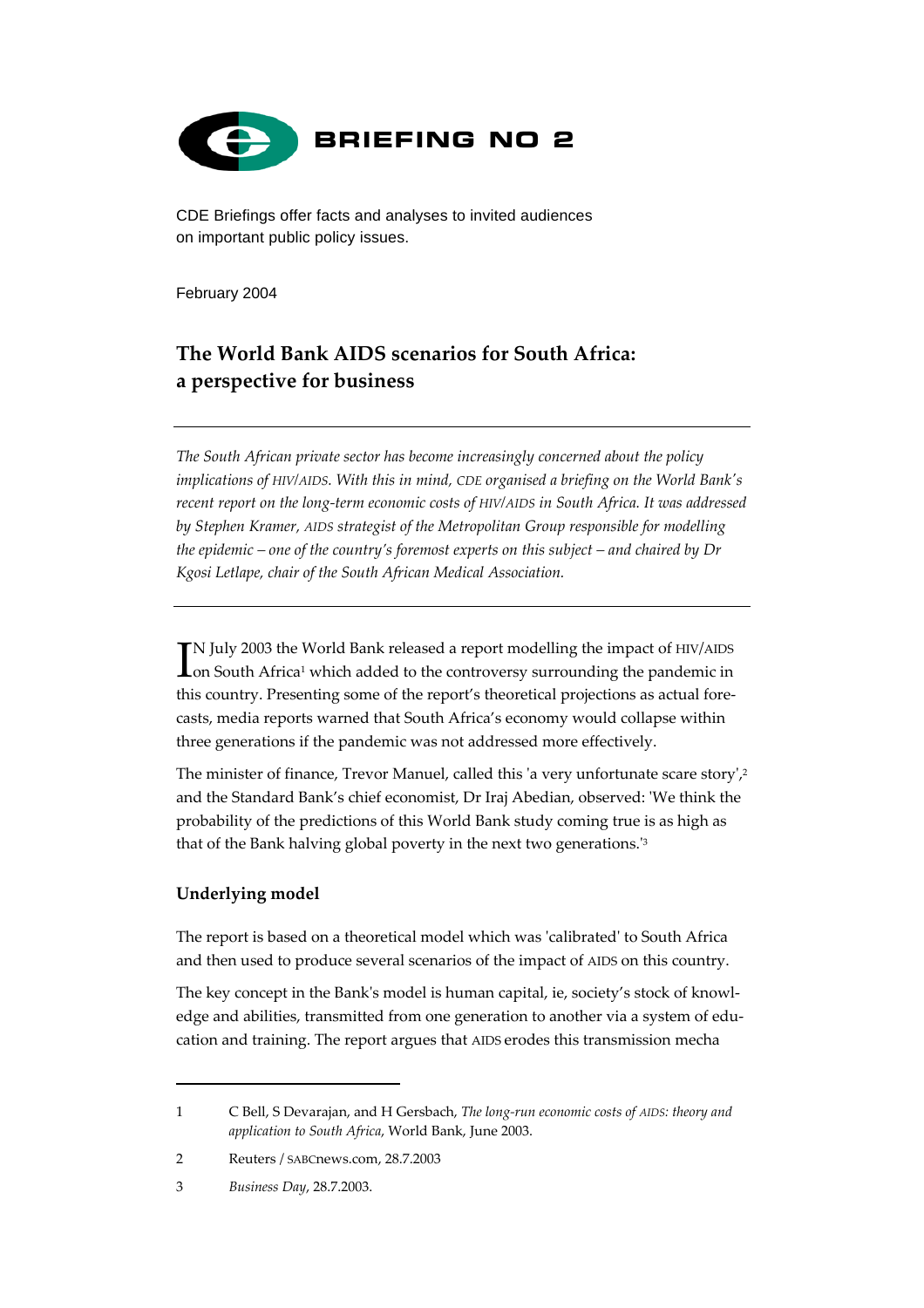nism by affecting large numbers of people when they are at their most productive, often shortly after they have had children of their own. It further argues that such a reduction in human capital has a seriously detrimental effect on any country's economic growth.

The model takes account of two social responses to AIDS: a 'pooling' response (when people affected by HIV/AIDS share care of their children in extended families); and a 'nuclear family' response (when affected people continue to care for their own children only).

The report then develops a case for a more active state role in dealing with the disease and its consequences on the grounds that the state has a more effective longterm perspective, and a greater capacity for care, than households do, irrespective of which option they adopt.

The instruments of state intervention suggested by the report are increased public expenditure on AIDS education, health (including AIDS-specific treatment), and AIDS orphans. In the case of the 'pooling' response, the state makes health and education available to all by supporting extended family and community structures. In the 'nuclear family' case, surviving parents continue to care for their children, or children are completely orphaned. In either of these cases, increased state support is required.

### **South African scenarios**

The report chooses South Africa as the most appropriate case for demonstrating the model. After 'calibrating' it to the South African situation, the report develops several scenarios designed 'to throw light on the efficacy of policy'.[4](#page-1-0) The variables in the five scenarios are:

- no AIDS;
- AIDS, combined with no government intervention;
- AIDS, combined with a 'pooling' approach, and government spending on health;
- AIDS, combined with a 'nuclear family' approach and lump-sum subsidies to affected families; and
- AIDS, combined with a 'nuclear family' approach and school attendance subsidies.

The effects on human capital in South Africa in each of these scenarios are reflected in graph 1.

 $\overline{a}$ 

<span id="page-1-0"></span><sup>4</sup> Bell et al, *The long-run economic costs of AIDS,* p 65.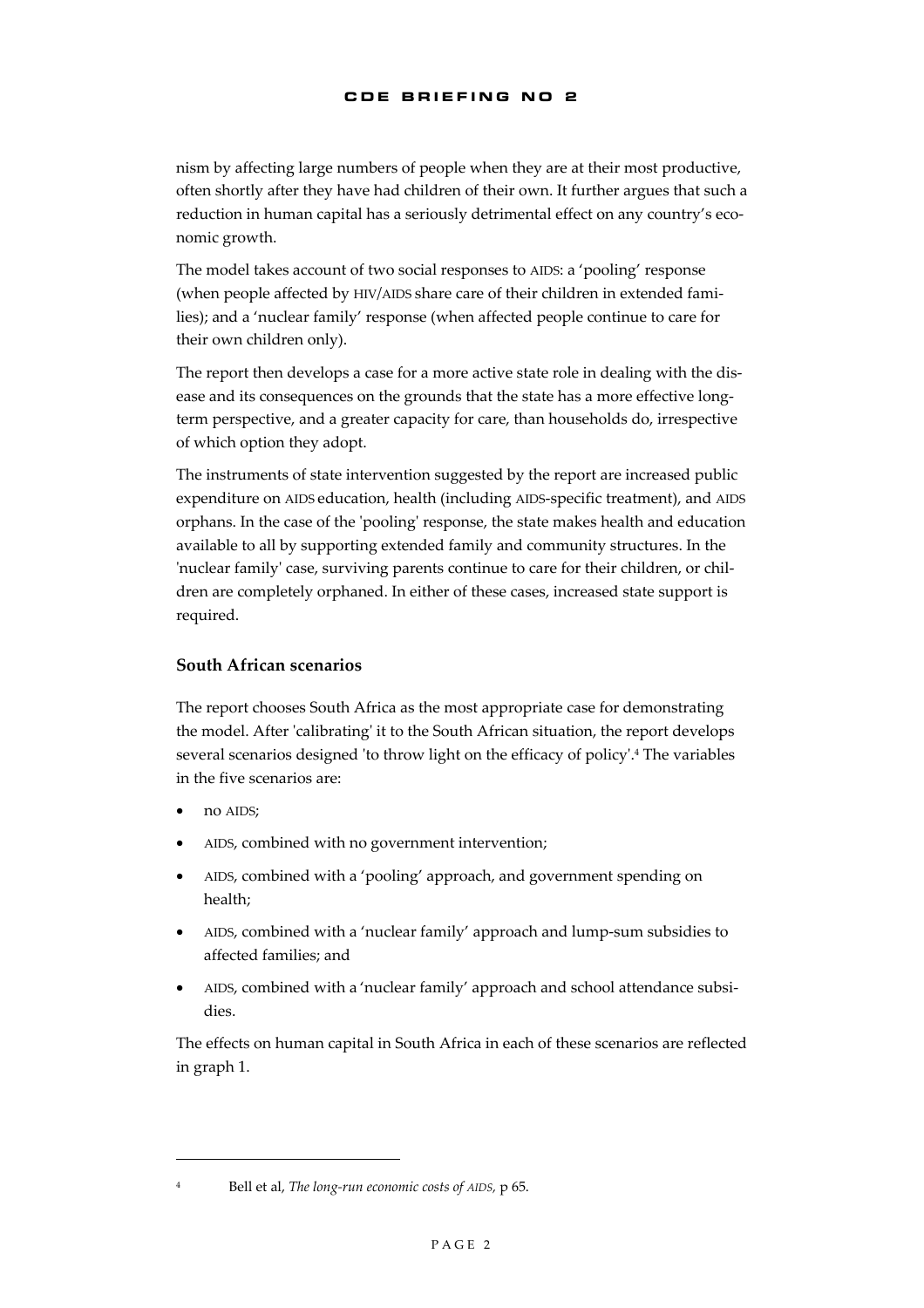

As noted earlier, these reductions in human capital are shown to have increasingly adverse effects on the South African economy; these are shown in graph 2.



This graph shows that state expenditure makes a dramatic difference to the impact of the disease on the economy. It was these hypothetical projections that received attention in the media when the report was published.

#### **A critique**

Commenting on the report, Stephen Kramer pointed to several factors and dynamics that it had not taken into account. The central problem was that the report was presented as a *forecast*, and not as a set of scenarios based on a particular model. This had led to the wave of ill-informed publicity, which had impeded a reasoned debate on the report's contents.

Besides this, the report failed to take into account: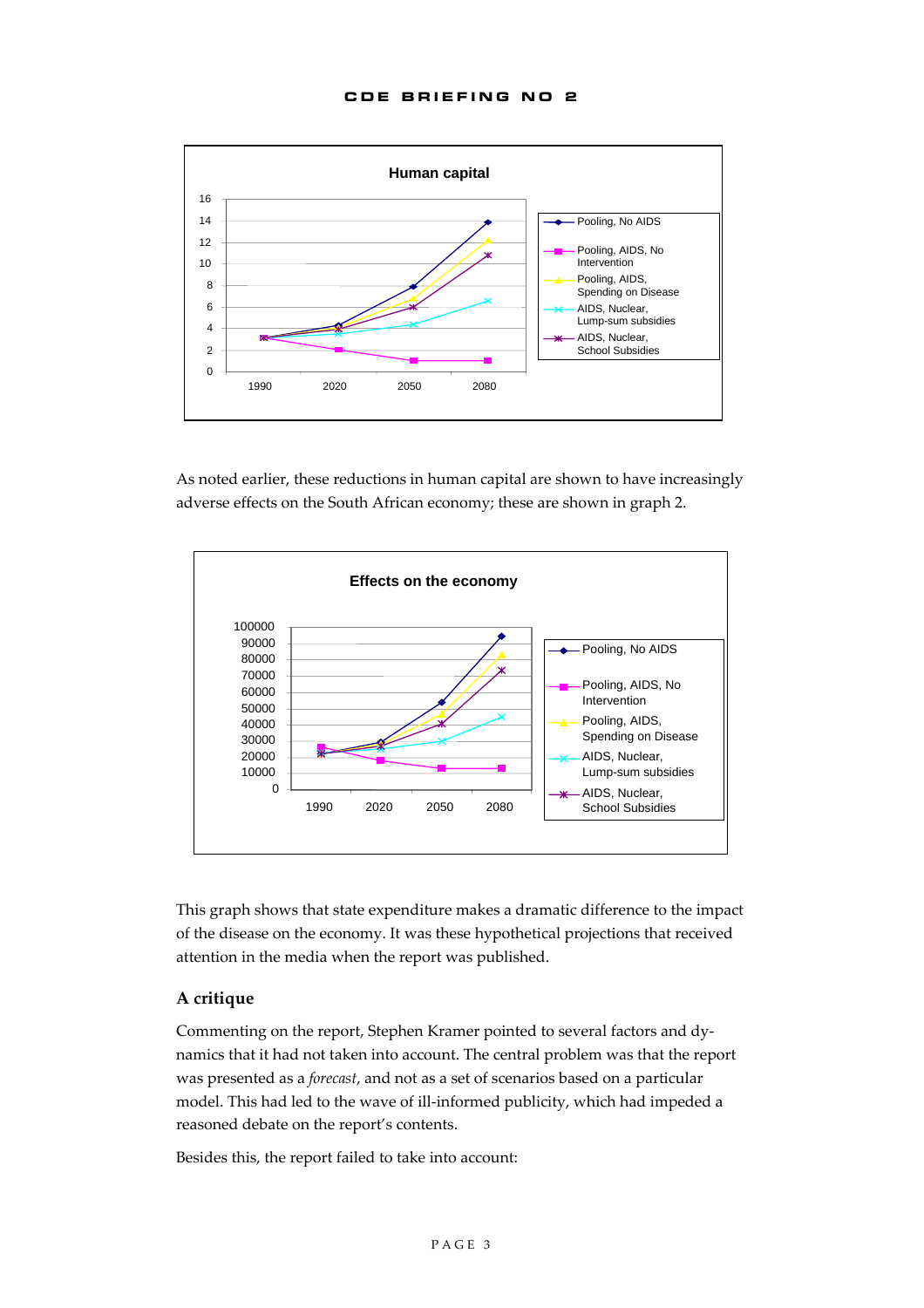- the heterogeneity of and inequalities in South African society;
- the dynamic nature of individual and household responses to the threat; and
- the prevalence of women-headed households in South Africa.

The failure to build these and other important features of South African society into the model cast 'grave doubts' on the validity of the scenarios.

Other problematic assumptions were that:

- the risk of child mortality was independent of adult mortality risk, whereas in reality there was probably a strong correlation between the two;
- a raised level of future mortality in children reduced parental incentives to invest in their children's education;
- uneducated people would not act in an altruistic way; and
- child-bearing started at 20; in most developing countries, it started at a significantly younger age.

Kramer concluded that the Bank's model could be useful as a rough-and-ready tool for assessing broad policy alternatives. In addition, whatever the report's shortcomings, it offered an important warning that AIDS might continue have serious effects on the South African economy for many years after the pandemic had peaked. However, the failure of the report's authors to point out the model's limitations had resulted in its being misinterpreted.

As a result of the World Bank's failure to explain effectively that a model was *not* a forecast, alarmist views had developed in the media and among opinion-formers. This had threatened to divert or even derail proper discussion of the pandemic's effects, in a context of debate that had already seen its share of irrationalities in the past few years.

#### **Discussion**

Some participants argued that the state-led public policy approach outlined in the report needed to be complemented by far broader social involvement. In making this point from the chair, Dr Letlape expressed concern that South Africa still seemed to be a society in denial, unable to understand that society as a whole needed to assume more responsibility for educating people about AIDS, and dealing with the other challenges offered by the pandemic. Many people assumed that, because this was largely an African community, children would be cared for in the community, but this was not the case. He contrasted this with the example of Swaziland, which in his view illustrated how the resuscitation of traditional leadership and strong community values at the local level could be used to support AIDS orphans, educate people about the pandemic, and reduce stigmatisation.

Other participants stated that the World Bank report could play a valuable role in stimulating debate about the policy choices for coping with the pandemic. One